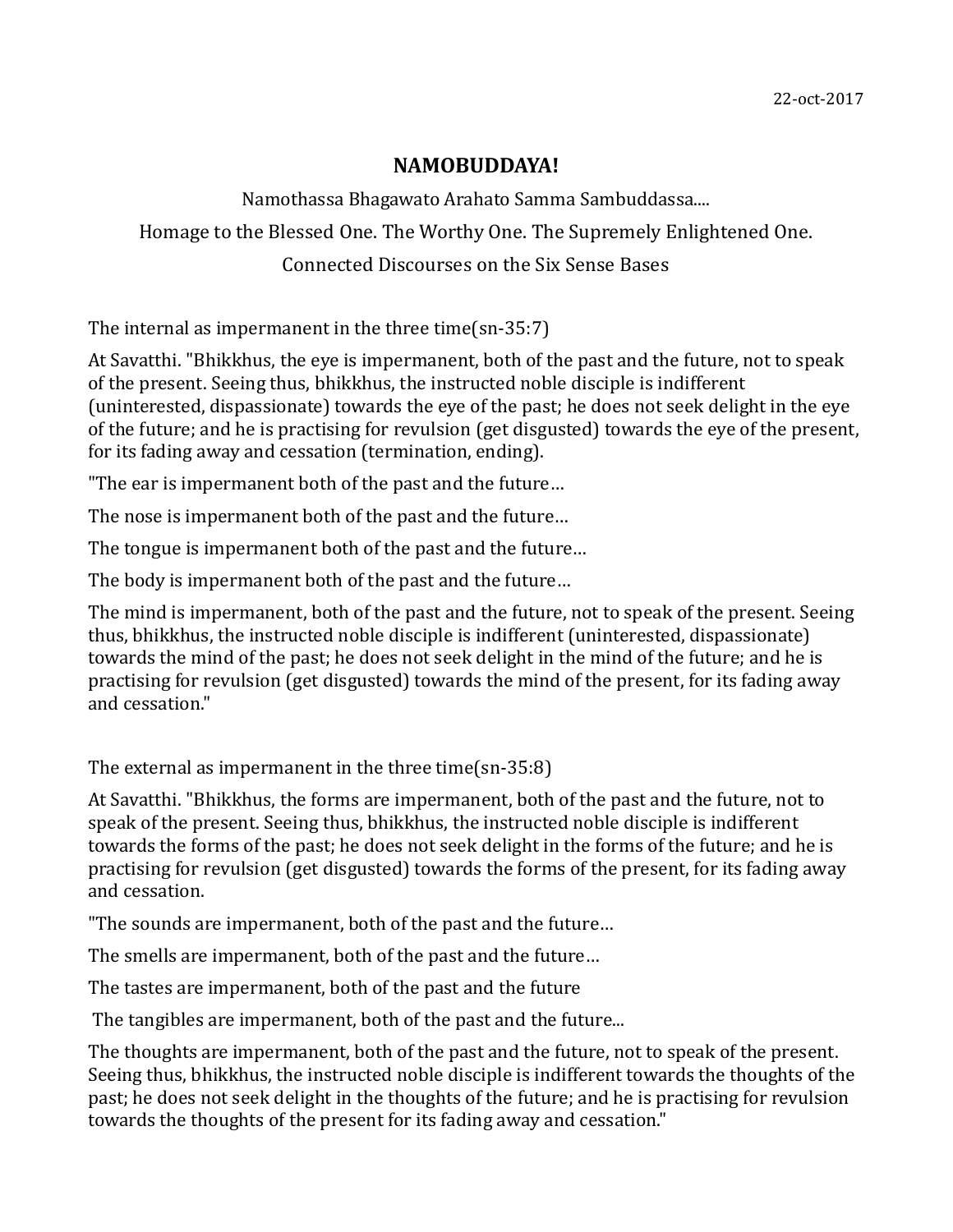## **Discourses of Kamma – Kammnirodha sutta(sn-35:146)**

"Bhikkhus, I will teach you new and old kamma (result of current action), the cessation (ending, termination) of kamma, and the way leading to the cessation of kamma. Listen to that and attend closely, I will speak….

"And what, bhikkhus, is old kamma (a current result of past action)? The eye is old kamma, to be seen as generated and fashioned by volition (wishful action), as something to be felt.

The ear is old kamma …

The nose is old kamma…

The tongue is old kamma…

The body is old kamma…

The mind is old kamma, to be seen as generated and fashioned by volition, as something to be felt. This is called old kamma.

"And what, bhikkhus is new kamma (a future result of current action)? Whatever action one does now by body, speech, or mind. This is called new kamma.

"And what, bhikkhus, is the cessation (ending, termination) of kamma? When one reaches liberation through the cessation of bodily action, verbal action, and mental action, this is called the cessation of kamma.

"And what, bhikkhus, is the way leading to the cessation of kamma? It is this Noble Eightfold Path; that is, right view, right intention, right speech, right action, right livelihood, right effort, right mindfulness, right concentration.

"Thus, bhikkhus, I have taught old kamma, I have taught new kamma, I have taught the cessation of kamma, I have taught the way leading to the cessation of kamma. Whatever should be done, bhikkhus, by a compassionate teacher out of compassion for his disciples, desiring their welfare that I have done for you. These are the feet of trees, bhikkhus, these are empty huts. Meditate, bhikkhus, do not be negligent, lest you regret it later. This is our instruction to you."

## Sādhu ! Sādhu !! Sādhu !!!

(Excellent)

(The Connected Discourses of the Buddha, Translated by Ven. Bhikkhu Bodhi, Wisdom Publications)

- 1. In the Buddha's Words Ven. Bhikkhu Bodhi,
- 2. The Connected Discourses of the Buddha Ven. Bhikkhu Bodhi,
- 3. The middle Length Discourses of the Buddha Ven. Bhikkhu Nanamoli and Ven. Bhikkhu Bodhi,
- 4. The Numarical Discourses of the Buddha Ven. Bhikkhu Bodhi,
- 5. The Long Discourses of the Buddha Maurice Walshe